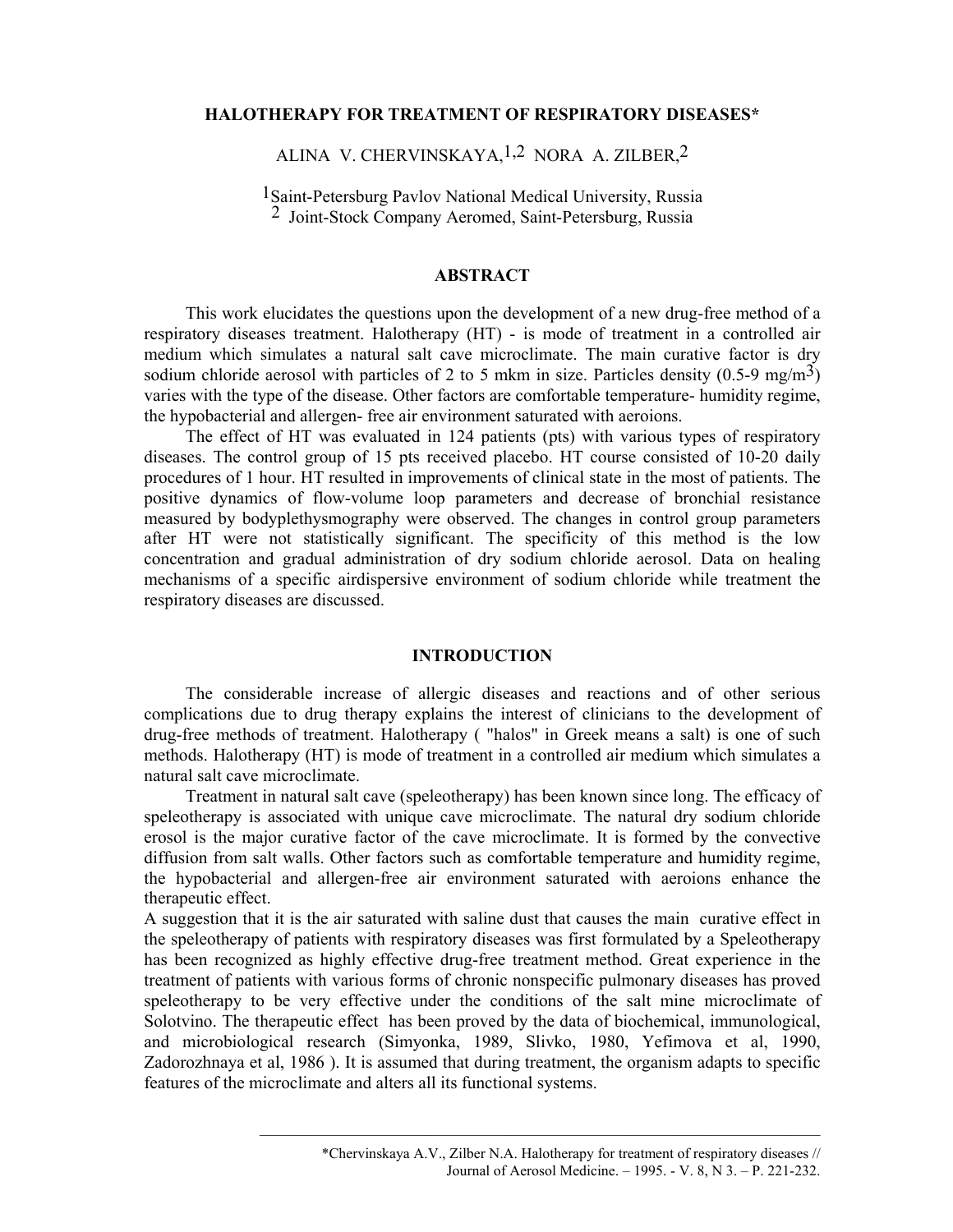However adaptation of patients who came from different climate areas, travel and transport problems, limited number of beds keep back its wide spreading. So HT has been worked out.

#### DESCRIPTION OF HALOTHERAPY

HT is performed in a special room with salt coated walls - Halochamber. Dry sodium chloride aerosol (DSCA) containing the dominating amount of 2 to 5 mkm particles (Table 1) is produced by special nebulizer.

# TABLE 1

| Size of particles, mkm | Fractions, %   |
|------------------------|----------------|
| $1 - 2$                | $35.4 \pm 2.1$ |
| $2 - 5$                | $61.8 \pm 3.3$ |
| $5 - 10$               | $2.8 \pm 0.4$  |
| >10                    | 0.003          |

# Fractions of dry sodium chloride aerosol fractions in halochamber ( according to data of optical devices)

The constant level of desirable aerosol mass concentration in the range of 0.5-9 mg/m<sup>3</sup> is maintained automatically. Composition of the salt used for HT is shown in Table 2 (The Russian State Standard is 13830-84). The temperature of 18-22oC and 45-55% humidity of the medium are maintained by air conditioning system and heating devices. The HT process and microclimate parameters are controlled with computer.

The treatment in Halochamber is conducted daily, the duration of the procedure is 1.0 hour, and that of the course - 12-25 days. The duration of each course and parameters of aerosol medium depend on nosology, clinical features, phase of the disease, etc. and are prescribed by the physician (Table 3). The duration of the course and the DSCA concentration may be changed during the period of treatment in accordance with the requirement of the changing state of the patient.

The patients breathed quietly while reclining in a special chairs. Therapy is accompanied by musical psychosuggestive program and demonstration of slides. HT is carried out either alone or in association with base medication and other methods of treatment.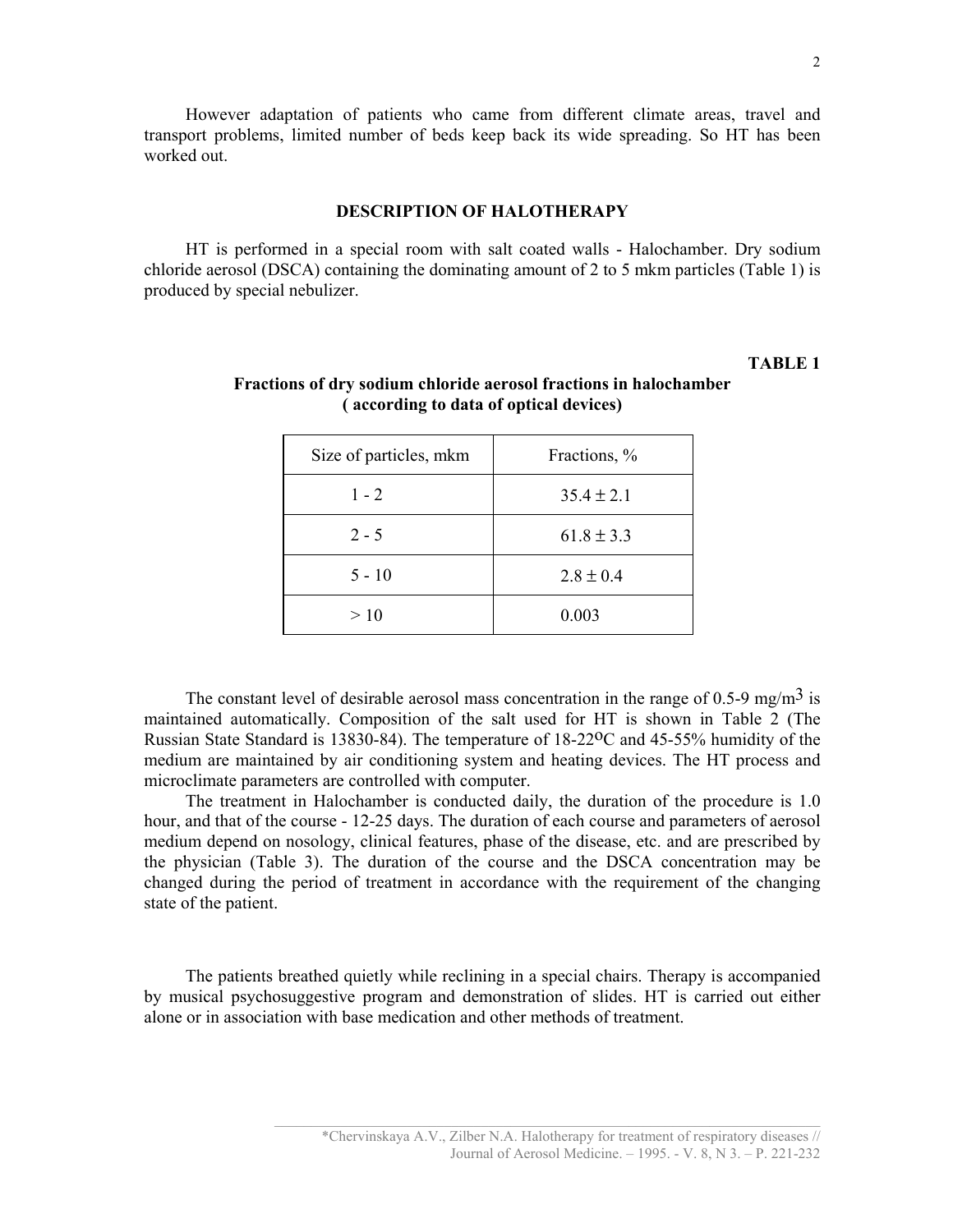| Chemical composition of salt | $\%$ (mass) | Chemical composition of salt               | $\%$ (mass) |
|------------------------------|-------------|--------------------------------------------|-------------|
| Na, not less than            | 97.70       | $Fe2O3$ , not more than                    | 0.01        |
| Ca-ion, not more than        | 0.50        | Na <sub>2</sub> SO <sub>4</sub>            | 0.50        |
| Mg-ion, not more than        | 0.10        | Water insoluble sediment,<br>not more than | 0.45        |
| $SO_4$ -ion, not more than   | 1.20        | Moisture in rock-salt, not<br>more than    | 0.25        |
| K-ion, not more than         | 010         | pH of NaCl solution                        | $65 - 80$   |

TABLE 2 Composition criteria requirements for salt to be used in halotherapy

# TABLE 3

# Concentrations of dry sodium chloride aerosol and duration of halotherapy

| <b>Disorders</b>                  | Specificity             | FEV <sub>1</sub><br>$(\% \Pr)$ | Concentration<br>(mg/m <sup>3</sup> ) | HT duration<br>(days) |
|-----------------------------------|-------------------------|--------------------------------|---------------------------------------|-----------------------|
| Bronchial asthma                  | Allergic                |                                | $0.5 - 1$                             | $12 - 14$             |
|                                   | Infection-<br>dependent | <60<br>>60                     | $0.5 - 1$<br>$1 - 2$                  | $18 - 21$             |
| Chronic obstructive bronchitis    |                         | $\leq 60$                      | $0.5 - 1$                             | $18 - 21$             |
| Chronic nonobstructive bronchitis |                         |                                | $3 - 5$                               | $18 - 21$             |
| <b>Bronchiectasis</b>             |                         | <60<br>> 60                    | $1 - 2$<br>$7 - 9$                    | $21 - 25$             |
| Cystic fibrosis                   |                         |                                | $3 - 5$                               | $21 - 25$             |

## MATERIAL AND METHODS

HT was administrated in a group of 124 patients (54 males and 70 females) aged from 16 to 62 years (mean age  $34.3 + 2.5$  years) with various types of chronic nonspecific pulmonary diseases (Table 4). In all of the patients (pts), the disease was in the stage of a prolonged exacerbation. Before treatment 95% of pts of the main group had cough, half them (47% had severe attacks of coughing with scanty viscous sputum. Most of pts (81%) suffered from attacks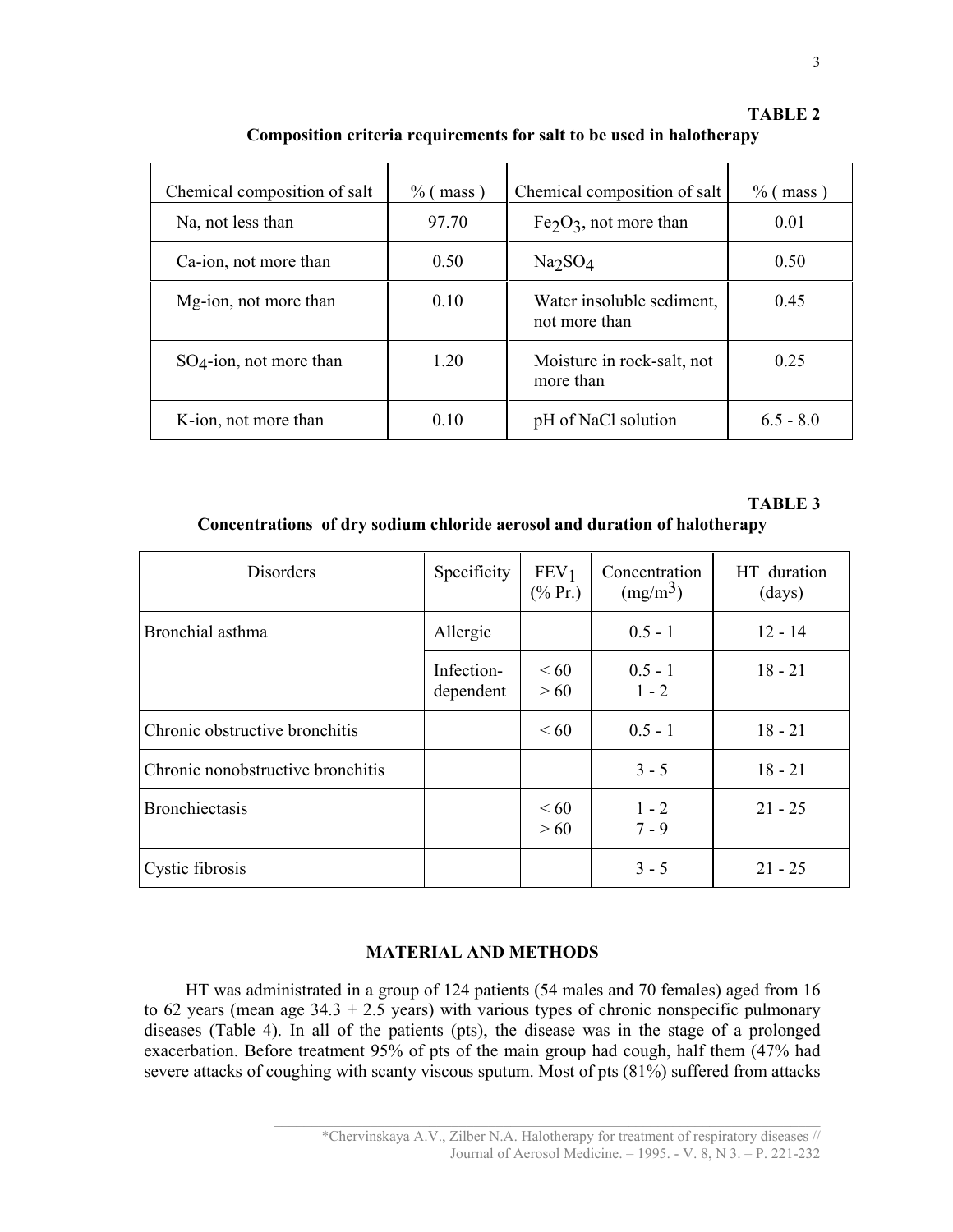asthma so that one third of them used combined medication to control it. Auscultation revealed harsh and weakened breathing, and dry rales in 58% of patients.

60% of pts received a base therapy (beta-agonists, theophyllines, chromoglycate natrii, corticosteroids, etc.), the effect of which was insufficient and did not allow to achieve a complete remission. The pts had not taken any antibacterial medicine.

| Disease               | Number of patients |  |
|-----------------------|--------------------|--|
| Bronchial asthma:     | 87                 |  |
| mild                  | 32                 |  |
| moderate              | 34                 |  |
| severe                | 21                 |  |
| Chronic bronchitis:   | 26                 |  |
| nonobstructive        | 12                 |  |
| obstructive           | 14                 |  |
| <b>Bronchiectasis</b> | 6                  |  |
| Cystic fibrosis       | 5                  |  |
| Total                 | 124                |  |

# Studied patients

The control group was presented by 15 pts (7 females and 8 males) aged from 18 to 56 years (mean age 38.4+1.5 years). Placebo course consisted only of 10 procedures of musical psychosuggestive program with slides demonstration in an ordinary room.

The pts condition was assessed by daily medical supervision, with functional and laboratory tests made before and after HT, as well as every 7th day during treatment. A series of examinations in the control group consisted of tests similar to those for the main group of pts.

Standard method of flow-volume loop was registered by "Pneumoscreen" ("Jager",Germany).The following parameters were assessed: vital capacity (VC), forced VC (FVC), forced expiratory volume in the 1st sec  $(FEV<sub>1</sub>)$ , peak expiratory flow (PEF), forced expiratory flow at 50% FVC (FEF $\zeta_0$ ). The character and the extent of bronchial patency impairment were estimated according to predicted values and limits of norm and its deviation (Klement et al, 1986). Dynamics of the indices was assessed from differences in their absolute meaning before and after therapy and was expressed in % of the initial value. Individual assessment of the results was achieved by comparing changes in the parameters and their variability. Inhalation bronchospasmolytic test with 0.4 mg of Berotec was carried out in 56 patients before and after therapy (Melnikowa & Zilber, 1990). When the test was positive obstruction was considered to be reversible i.e., bronchospastic component was significant in the genesis of obstruction. Airway resistance (Raw) and intrathoracic gas volume (ITGV) were measured by "Bodyscreen" ("Jager", Germany). Total lung capacity (TLC), residual volume

#### TABLE 4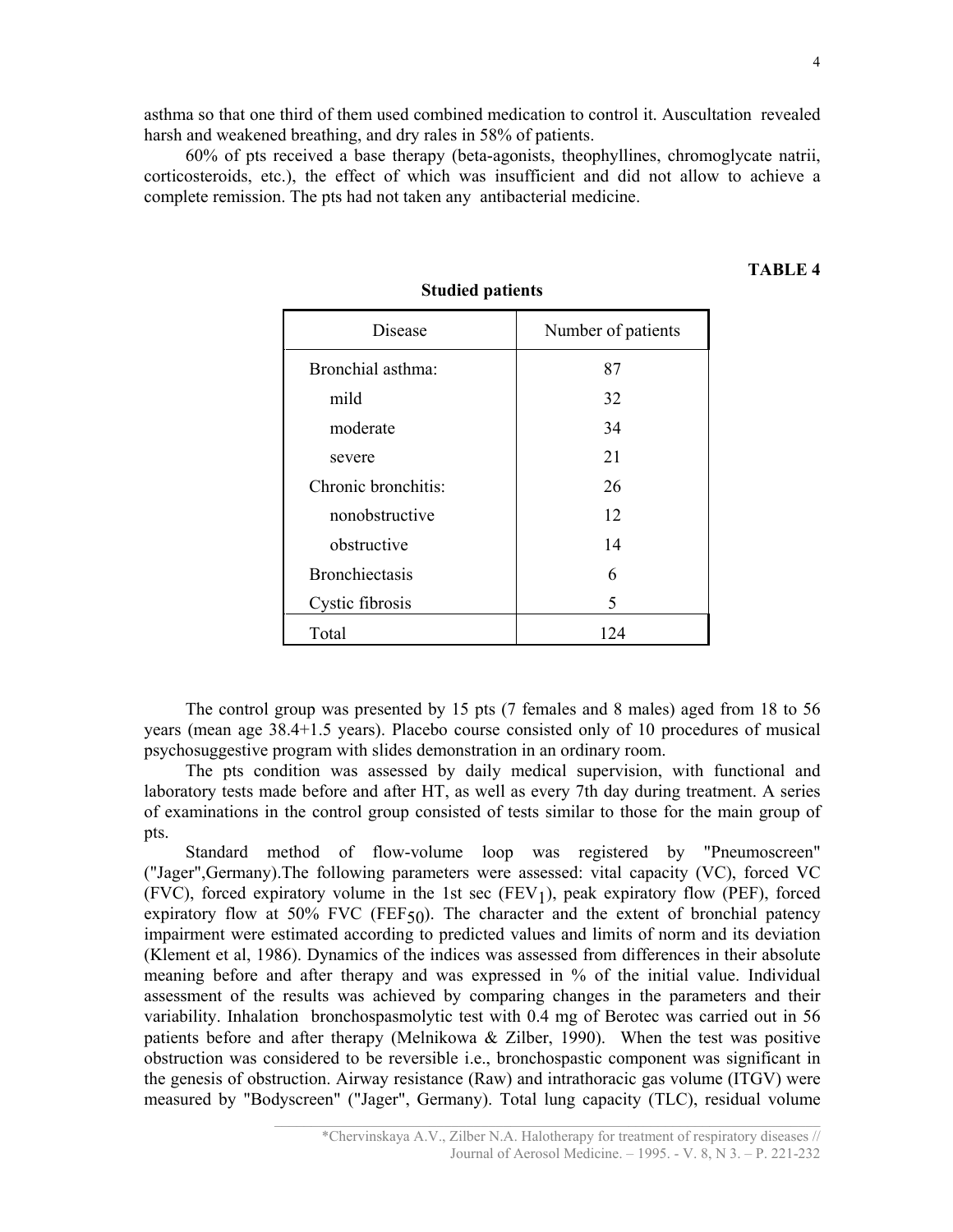(RV) and their ratio (RV/TLC) were calculated on the base of spirography and bodyplethysmography data. Raw analysis was carried out in absolute values, whereas other parameters were given in Predicted values ( Kristufec et al, 1979). Diffusion capacity of the lungs by steady state method (DLss) was measured by "Transferscreen" in absolute values and as % of predicted values (Pivotean & Dechour, 1968).

Standard methods of variation statistics were used for group analysis of the material, t-Students test being used for significant differences in independent and correlated samples.

## **RESULTS**

#### Clinical studies

After 3-5 sessions of HT 70-80% of pts (according to nosology) presented some improvements: expectoration of good amount of sputum- it being less tenacious and easier to discharge, better auscultatory pattern of the lungs, less frequent occurrence of cough attacks or respiratory discomfort. Some pts with severe and moderate bronchial asthma (BA) (35 patients - 27% of the total number) experienced difficulty in brining up phlegm and worsening of cough during 3-4 days after 3-4 sessions. These manifestation seem to be due to temporal bad bronchial drainage resulting from hypersecretion of mucus and discharge of old clots of secretion from bronchi of smaller diameter. Expiratory dyspnea appeared or became more pronounced in 18 patients (15% of cases) at different periods of HT. Those were mainly the patients with exercise-induced asthma and aspirin-induced asthma. None of the pts complained of bad condition during HT procedures.

By the end of the course of HT all pts felt better: they slept well, had no fatigue and weakness, and their nervous system stabilized. Clinical symptoms analysis demonstrated that the number of asthma attacks and respiratory discomfort cases decreased significantly as compared to the initial ones  $(81\%$  and  $52\%$ , respectively,  $p<0.001$ ). The number of asthma attacks controlled by combined medication also decreased (32% and 2%, respectively, p<0.001).

The cases with cough occurred more rarely  $(95\% \text{ and } 70\% \text{, respectively, } p<0.001)$ , cough became easier and more productive, the amount of sputum reduced, it became mucousal. The number of patients with signs of vasomotor rhinitis decreased (61% and 24%, respectively, p<0.001).

Corticosteroids were discontinued in 50% (11 pts) of pts with corticosteroid therapy (22 pts). Those were the cases when inhaled corticosteroids were prescribed as antiinflammatory agents. In 7 pts it was possible to reduce the dose. 41 pts (60% of pts who inhaled betaagonists) were able to discontinue beta-agonists or reduce the their dose. Reduction (or cancellation) in bronchodilator and inhaled corticosteroid consumption was an indicator of clinical benefit.

The clinical state of 85% pts with mild and moderate BA, 75%-with severe BA, 98% with chronic bronchitis, bronchiectasis and cystic fibrosis improved after HT. The pts were examined 6 and 12 months after the first HT course. No aggravation of the disease were seen from the 3d to the 12th month. The average duration of remission was 7.6 - 0.9 m. Most of the pts (60%) used no medication and sought no medical advice.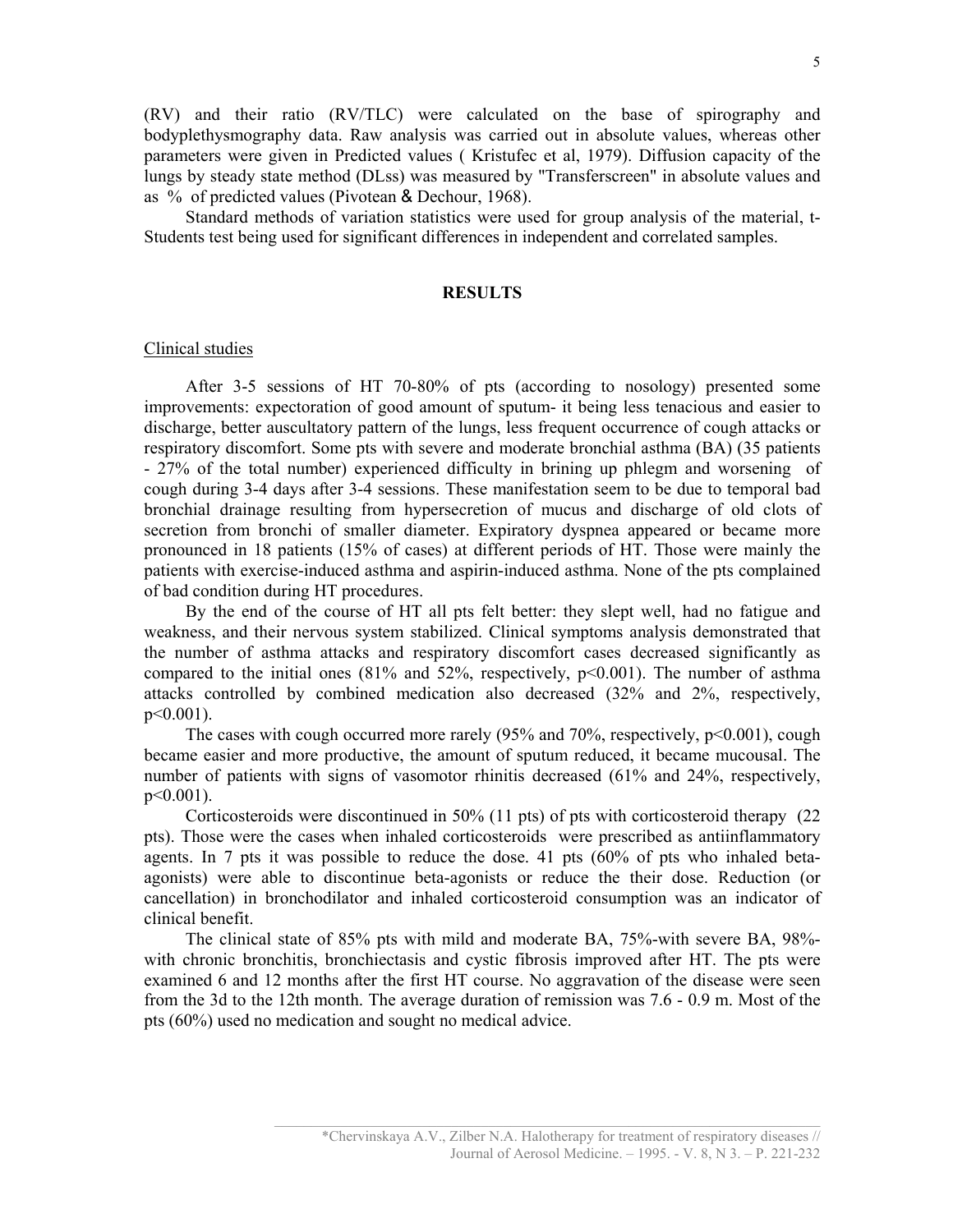#### Lung function studies

Before HT bronchial obstruction was found in 83 pts (67% of all cases), 1/3 of them (25 pts) had marked impairment. By the end of the therapy bronchial obstruction was found in 50% of the pts but the number of cases with marked impairment were diminished (16 pts) (Fig.1).

Direct effect of a HT procedure on bronchial patency was studied in 12 pts. The difference between the average flow-volume loop parameters in the group after 1 procedure was insignificant  $(p>0.05)$  when compared to the initial values.



FIGURE 1. Bronchial obstruction before and after halotherapy (number of patients - 124)

 Idividual analysis showed that 5 pts had a significant increase of the parameters, a decrease was seen in 4 pts and in 3 cases there were no changes. On the basis of these data it is impossible to estimate the real action of DSCA on bronchial patency.

The patients showed significant increase of  $FVC$ ,  $FEV_1$ ,  $PEF$ ,  $FEF_{50}$  by the 7th day; of FVC and FEF $50$  by the 14th day and of FVC, VC and PEF by the end of HT (Table 5). There was no difference in the extent of the parameter changes after the 7th day and by the end of the treatment.

Findings of bodyplethysmography and diffusion capacity of the lungs are given in Table 6. After the HT there was a significant decrease in Raw and RV/TLC, other parameters changes were insignificant.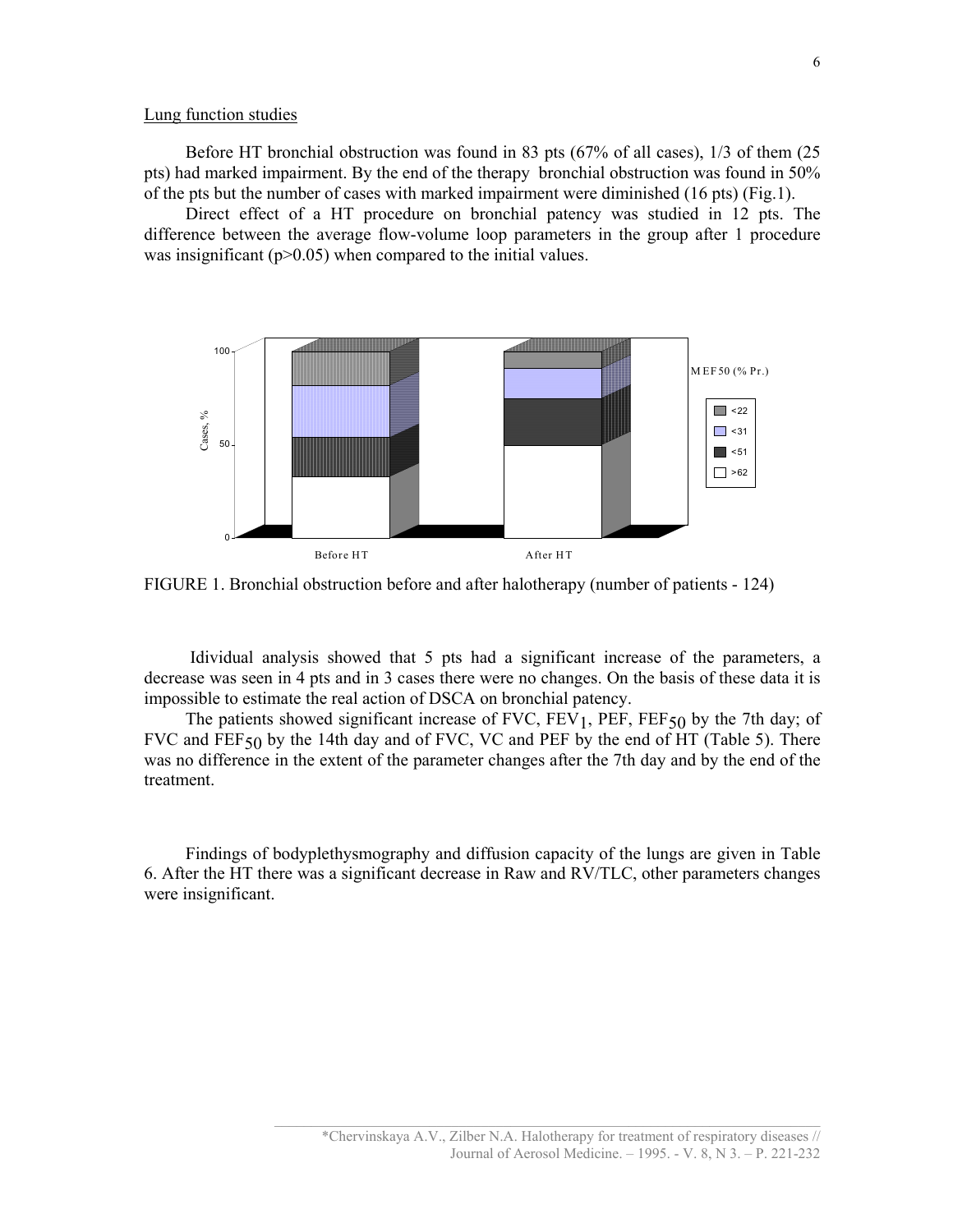|                       | Treatment     |              |               |
|-----------------------|---------------|--------------|---------------|
| Parameter, % baseline | 7 days        | 14 days      | End of course |
| Number of cas         | 115           | 98           | 124           |
| <b>VC</b>             | $0 \pm 0.9$   | $2 \pm 1.3$  | $2 \pm 0.9*$  |
| <b>FVC</b>            | $2 \pm 0.9*$  | $3 \pm 1.3*$ | $2 \pm 1.0*$  |
| FEV <sub>1</sub>      | $3 \pm 1.2^*$ | $3 \pm 1.6$  | $2 \pm 1.3$   |
| <b>PEF</b>            | $4 \pm 1.4*$  | $3 \pm 1.9$  | $3 \pm 1.2*$  |
| FEF50                 | $7 \pm 1.5*$  | $7 \pm 2.9*$ | $2 \pm 2.0$   |

TABLE 5 Change of flow-volume loop parameters at various terms of halotherapy ( Mean±SE)

\* significant ( $p < 0.05$ , here and further) changes vs initial values (paired t-test)

ТАBLE 6 Bodyplethysmography and diffusion capacity of lung before and after halotherapy ( $M \pm SE$ ), number of patients-85

|                         | Treatment       |                  |  |
|-------------------------|-----------------|------------------|--|
| Parameter (% Predicted) | before          | after            |  |
| <b>VC</b>               | $99 \pm 3$      | $102 \pm 3$      |  |
| <b>ITGV</b>             | $141 \pm 4$     | $133 \pm 5$      |  |
| <b>RV</b>               | $156 \pm 6$     | $139 \pm 7$      |  |
| <b>TLC</b>              | $111 \pm 2$     | $109 \pm 3$      |  |
| <b>RV/TLC</b>           | $142 \pm 5$     | $126 \pm 6*$     |  |
| $\text{Raw}^{\text{X}}$ | $0.37 \pm 0.04$ | $0.28 \pm 0.02*$ |  |
| <b>DLss</b>             | $83 \pm 7$      | $79 \pm 4$       |  |

x in kPa/l/s

\* significant differences as compared to "before"

7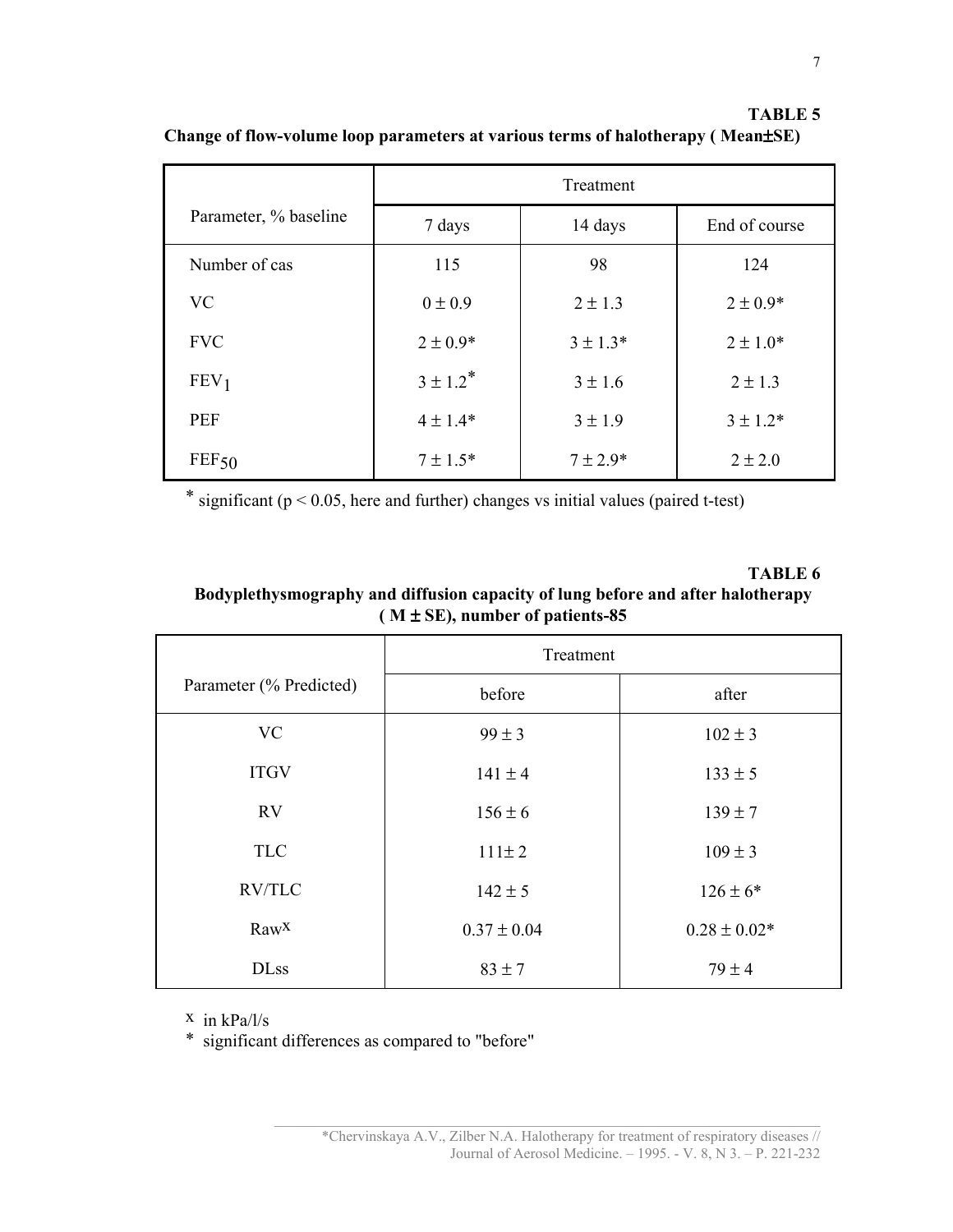To know whether the initial extent of obstruction had any effect on the dynamics of bronchial patency during HT all pts were divided into four groups according to the extent of obstruction (Table 7). Group I included patients with normal indices of forced expiration (FEF<sub>50</sub>  $>62\%$ Pr.); group II - with mild impairment of bronchial patency (FEF<sub>50</sub>  $<$ 51%Pr.); group III - with moderate (FEF $50<31\%$ Pr.), and group IV - with severe obstruction (FEF $50$ <22%Pr.). At the end of HT the indices in groups I and II did not differ from the initial ones. In group III values of  $FEF_{50}$  became significantly higher and in group IV all indices significantly increased. The extent of changes of group IV indices was significantly greater than of groups I and II. Similar findings were obtained on the 7th and 14th day HT. Irrespectively of the therapy duration the greatest dynamics in bronchial patency was found in group IV (severe obstruction), not so marked one was in group III (moderate obstruction), and no dynamics was seen in groups I and II (slight or no obstruction).

Relationship between the character of obstruction disorders and the changes in indices during the course of therapy was studied. According to the findings of broncholytic tests the pts were divided into two groups: those with reversible, and irreversible obstruction. No significant differences in the parameter changes by the end of HT as compared to initial parameters were found  $(p>0.05)$ . Both in the presence of bronchospasm and its absence the efficacy of HT on bronchial patency was the same.

ТABLE 7

| Parameter,       | Groups         |                     |                     |                            |
|------------------|----------------|---------------------|---------------------|----------------------------|
| (% baseline)     | $FEF50 > 62\%$ | H<br>$FEF50 < 51\%$ | Ш<br>$FEF50 < 31\%$ | IV<br>FEF50 < 22           |
| Number of cases  | 41             | 31                  | 27                  | 25                         |
| <b>VC</b>        | $-1 \pm 1.1$   | $1 \pm 1.3$         | $8 \pm 2.5^*$       | $14 \pm 4.9^{*0X}$         |
| <b>FVC</b>       | $-1 \pm 1.2$   | $0 \pm 1.4$         | $5 \pm 2.9$         | $14 \pm 4.9^{*0}$          |
| FEV <sub>1</sub> | $-3 \pm 1.3$   | $0 \pm 1.9$         | $7 \pm 4.2^{\circ}$ | $25 \pm 8.1^{*0}$          |
| <b>PEF</b>       | $1 \pm 1.6$    | $-1 \pm 1.9$        | $4 \pm 4.2$         | $37 \pm 10.2^{*0}$         |
| FEF50            | $-3 \pm 2.9$   | $-1 \pm 3.7$        | $22 \pm 9.0^{*0}$   | $33\pm11.9$ <sup>*OX</sup> |

# Dynamics of bronchial obstruction indices at the end of halotherapy as compared to initial extent of obstruction  $(M \pm SE)$

significant changes as compared to initial values

<sup>o</sup> significant difference from groups I and II

x significant difference from groups III.

### Control group.

One-two day after beginning of therapy many placebo pts (80%) felt better and slept normally which seemed to be associated with psychotherapeutic effects. However, no objective improvement in their lung auscultation picture was noted. There were no significant changes of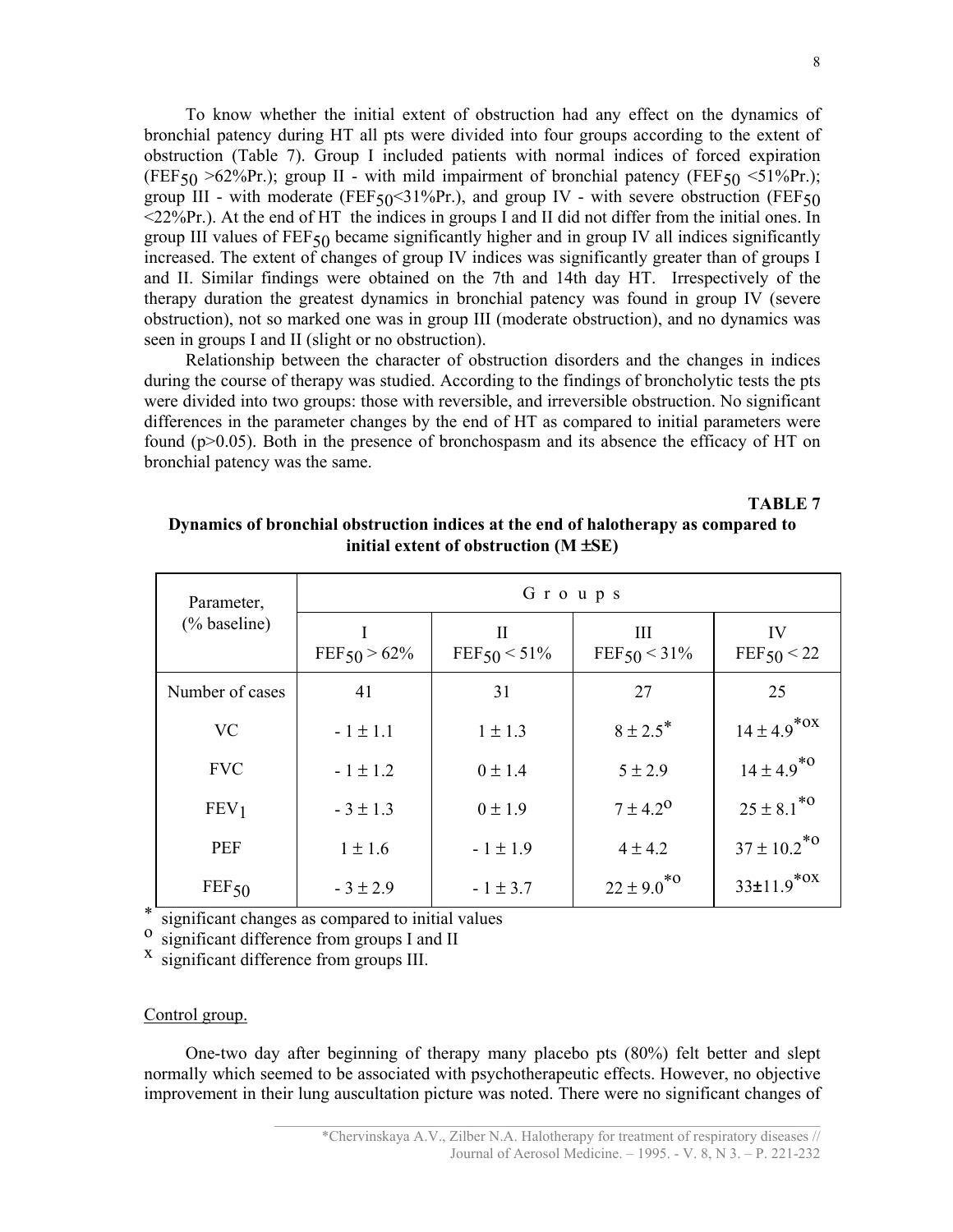At the same time, 20% of pts with prevailing allergic mechanism of the disease had positive dynamics of function values which was probably associated with no exposure to allergens.

#### DISCUSSION

The course of HT resulted in improvements of clinical state in the most pts. In the overwhelming majority of cases, the number and intensity of asthma attack and respiratory discomfort decreased or disappeared, which allowed, in a number of cases, to cancel or reduce the dosage of beta-agonists. The most pts showed positive dynamics of symptoms indicative of a better drain function of their airways: sputum secretion alleviates, it becomes less viscous, coughing relieves, and the auscultative picture of the lungs alters. The difficulty in brining up phlegm and worsening of cough during 3-4 days seemed to be due to temporal bad bronchial drainage resulting from hypersecretion of mucus and discharge of old clots of secretion from bronchi of smaller diameter.

The similar clinical results were obtained in other investigations. Efficacy of this method has been noted in pts with various pathogenic variants of BA, chronic bronchitis, acute bronchitis, bronchiectasis, upper airways diseases, etc. (Alexandrov & Chervinskaya, 1994, Chervinskaya et al, 1993, 1994, Norvaishas et al, 1992, Pokhaznikova et al, 1992, Telyatnikova et al, 1992, Tikhomirova et al, 1993).

In our investigation the improvement in the clinical state of pts was accompanied by positive dynamics of the functional measurements. HT gave significant improvement in bronchial patency which started on the 7th day and persisted to the end of the course. There was no direct bronchospasmolytic effect. The dynamics of bronchial patency depended upon the initial extent of obstruction: the more marked was bronchial obstruction, the better were the results of HT. The effect depended not upon the character of obstruction (reversible or irreversible).

Thus, clinical functional results suggest, that HT have gradual positive influence on bronchial obstruction. With this mode of therapy which is based on cumulative action, there should be series of procedures. It seems to be associated with improvement of mucociliary clearance and decrease of bronchial inflammation. Conception of antiinflammatiry influence is confirmed by the data of cytobacteriologic examinations (Chervinskaya et al, 1994). The evaluation of brush samples from nosopharynx mucosa in HT showed that the average amount of neutrophils, macrophages and lymphocytes diminished. The index of epitheliocyte infection with pneumococci and that of adhesion the average number of pneumococci per one affected epithelicyte decreased. These indices are indicative of elimination in pathogenic microorganisms and of decrease in inflammatory reaction of the mucosa. Other investigation demonstrated decrease the amount of neutrophils and pathogenic microorganisms and increase the amount of alveolar macrophages in bronchial secretion of pts with BA, chronic obstructive bronchitis and cystic fibrosis after HT (Voronina et al, 1994). Research testified of positive effects of HT on the state of humoral and cellular immunity in patients with BA (Spesivykh et al, 1990, Torokhtin et al, 1987); decrease of IgE level was observed (Dityatkovskaya et al, 1993). Certainly, the arguments of mucociliary clearance change of pts in HT are necessary.

HT is type of aerosol therapy, taking from speleotherapy main acting factor. Curative effect of HT is caused by aerodispersed environment saturated with dry sodium chloride aerosol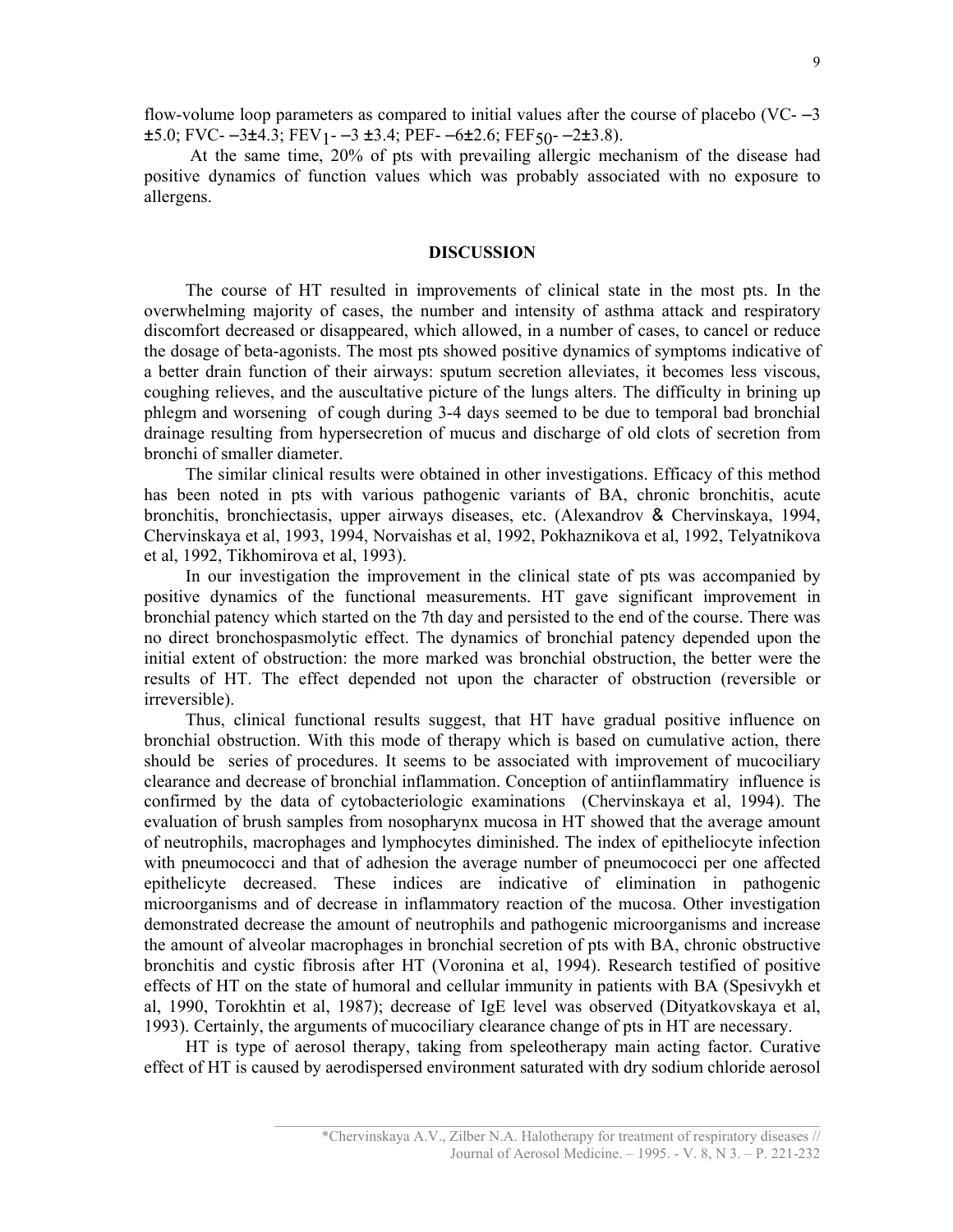with predominance amount of particles of 2 to 5 mkm in size. Such particles can penetrate deep into the smallest airways.

In our view, the positive effect of HT can be accounted for the following. One of the pathogenetic mechanisms of obstructive pulmonary diseases is mucociliary clearance impairment. Normal function of mucociliary clearance depends on the amount and viscoelastic properties of the airway surface liquid, together with the number and function of the cilia. Aerosol of sodium chloride initiates the fluid release into the bronchial lumen, and influences the viscoelastic properties of the bronchial secretion by changing the conformation of protein molecules and releasing water into the outer layers of the clots which promotes evacuation of bronchial sputum (Clarke et al, 1979, Pavia et al,1978, Wurtemberger et al, 1987). In addition, sodium chloride is the main component of the airway surface liquid, the mucus layer and the periciliary fluid, it is needed for normal functioning of bronchial ciliary epithelium (Welch M.J.,1987). According to the evidence by certain authors, the amount of sodium chloride in bronchial secretions in patients with chronic pulmonary pathology is lower (Brogan et al,1971). It is possible, inhalation of this chemical compound compensates for its deficit in the lungs and improves the ciliary epithelium drainage function.

Sodium chloride aerosol causes bactericidal and bacteriostatic effects on the respiratory airways microflora and prevents the development of inflammatory processes (Simyonka, 1989, Rein & Mandell, 1973). The intensity of this action depends on the concentration of the aerosol that causes dehydration of microbial cells and the impairment of the albuminous structure of the cells killing the microorganisms. Another mechanism is possible which causes adhesion of small particles of salt to microbial bodies. As their mass grows, they precipitate rapidly.

The experiments show that low doses of DSCA have a beneficial effect on phagocytic activity of alveolar macrophages (Konovalov et al, 1992 ) and hence on bronchial clearance and elimination of foreign agents.

Thus, sodium chloride aerosol improves rheological properties of the bronchial contents, decreases edema of bronchial mucosa and contributes to functioning of cilia epithelium, it has an bactericidal action, enhances functioning of alveolar macrophages.

The study of halochamber aerodisperse environments allowed to establish that the negative volumetric charge of dry aerosol particles was considerable (6-10 nK/m3) (Konovalov et al, 1990). Higher negative charge of particles is of therapeutic significance as well ( Afanasyev, 1990).

However, it is known, that sodium chloride aerosol is an osmolar stimulus, it can result in the airways hyperreactivity (Schoeffel et al, 1981). The HT specificity is the low concentration and gradual administration of DSCA. Salt consumption during a procedure depends upon the regimen chosen and is about 1-9 mg. In compare: sodium chloride aerosol inhalation challenge is used for diagnosing hyperreactivity of the airways. Hypotonic (less than 0.9%) or hypertonic (2-5%) solutions of sodium chloride are usually employed. When the inhalator production is 1 ml per minute, 20 mg of sodium chloride (measured as a dry substance) gets into the airways during 1 min of the challenge test with 2% solution and the amount reaches 50 mg in case of 5% solution. Compare: during a minute session of HT 0.05-0.10 mg of dry sodium chloride penetrates into the patient's airways when the сoncentration in the Halochamber is 5 mg/m3. Sodium chloride aerosol in low concentration does not affect the airway mucosa thus preventing any side effects. Besides, using of dry aerosol permits to achieve the suitable humidity of environment and to avoid the adverse reactions of airways, associated with humidification (Linker, 1982).

 In summary, theoretical prerequisites and the data of clinical functional studies obtained allow to suggest that efficacy of HT results from the combination of the curative properties of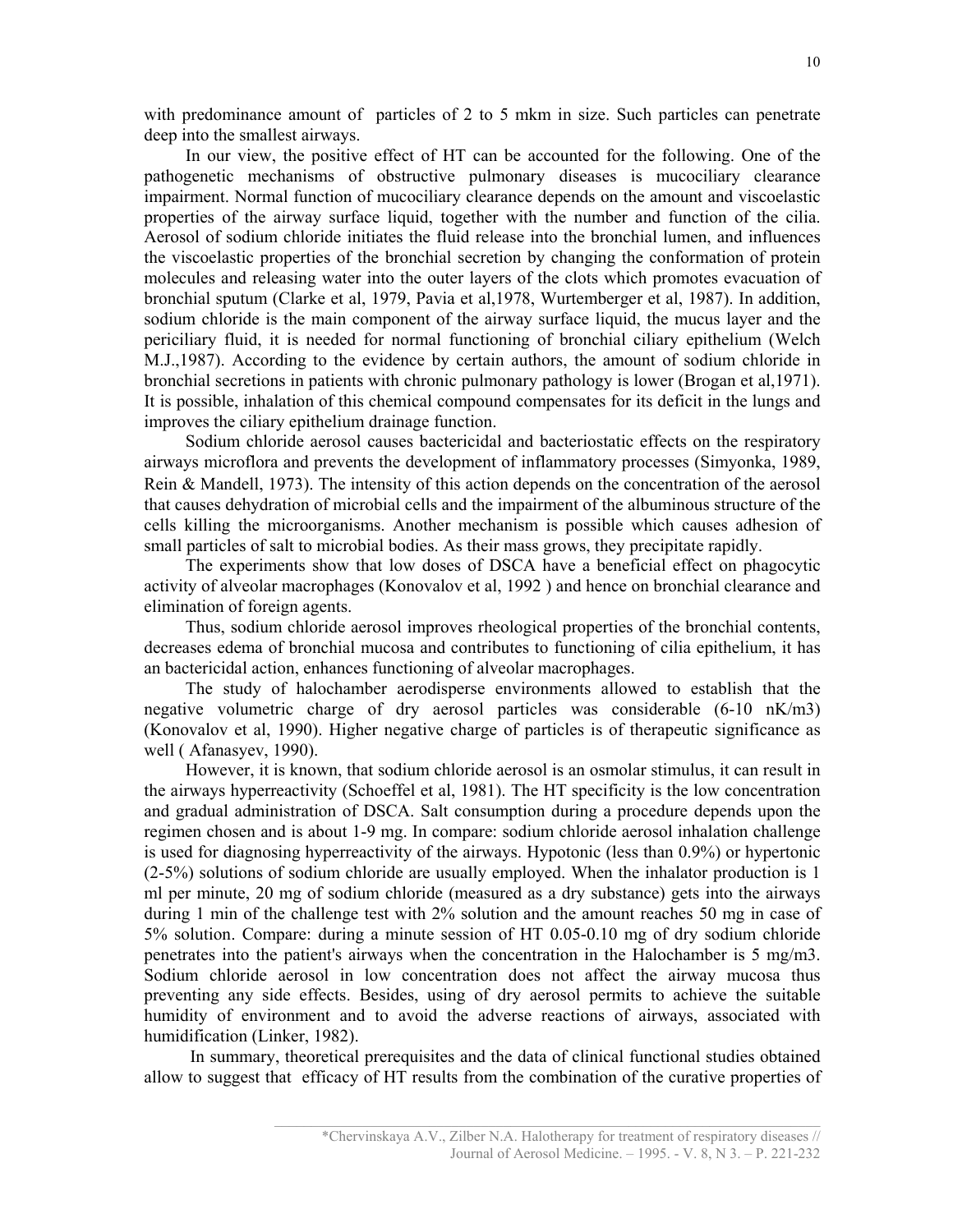sodium chloride aerosol and the way of its administration. At the same time HT mechanisms of influence are not yet studied well enough, which fact requires continuation of research.

## **REFERENCES**

- AFANASYEV E.N., RYBAKOVA E.V., TSAREVA N.N., POMYTKINA L.P.(1990). Highdispersion sodium chloride aerosol microclimate and aeroionization effects on the state of bronchial hypersensitivity in children with bronchial asthma. In The 1st All-Union Congress of Respiratory Diseases. Kiev,p. 786. (Russ).(АФАНАСЬЕВ Е.Н., РЫБАКОВА Е.В., ЦАРЕВА Н.Н., ПОМЫТКИНА Л.Р.(1990). Влияние микроклимата высокодисперсного аэрозоля хлорида натрия и аэроионизации на состояние гиперчувствительности бронхов у детей с бронхиальной астмой. В кн. 1 Всесоюзный конгресс по болезням органов дыхания. Киев, рез.786).
- ALEXANDROV A., CHERVINSKAYA A.(1994). Halotherapy in otorhinolaryngology. In The 4th National Congress on Respiratory Diseases. Moscow, abstr. 539. (Russ). (АЛЕКСАНДРОВ А. Н., ЧЕРВИНСКАЯ А.В. (1994). Галотерапия в оториноларингологии. B кн. 4 Национальный конгресс по болезням органов дыхания. Москва, рез.539).
- BROGAN T.D., RYLEY H.C., ALLEN L., HUTT H.(1971) Relation between sputum sputum solphase composition and diagnosis in chronic chest diseases. Thorax 26(4), 418-423.
- CHERVINSKAYA A., ALEXANDROV A., SILBER N., STEPANOVA N.(1994). Effect of halotherapy in patients with bronchial asthma and allergic rhinitis. In XV International Congress of Allergology and Clinical Immunology- EAACI' 94. Stockholm, p.175.
- CHERVINSKAYA A.V., KWETNAYA A.S., ZHELEZOVA L.I.(1994). Cytobacteriologic examinations of brush samples from nosopharynx mucosa and immune status of patients in halotherapy.In The 4th National Congress on Respiratory Diseases. Moscow, abstr. 614. (Russ) (ЧЕРВИНСКАЯ А.В., КВЕТНАЯ А.С., ЖЕЛЕЗОВА Л.И. (1994). Оценка морфофункционального состояния слизистой носоглотки и общей иммунологической реактивности у больных при применении галотерапии. В кн. 4 Национальный конгресс по болезням органов дыхания. Москва, рез.614).
- CHRVINSKAYA A.V., SILBER N.A., ALEXANDROV A.N.(1993). Halotherapy for treatment of bronchial asthma. In XIV World congress of asthmology - Interasma 93. Jerusalem, p.59.
- CLARKE S.W., LOPEZ-VIDRIERO M.T., PAVIA D., THOMSON M.Z. (1979). The effect of sodium-2-mercaptoethane sulphonate and hypertonic saline aerosol on bronchial clearance in chronic bronchtis. Br.J. Pharmacology 7, 39-44.
- DITYATKOVSKAYA Ye.M., PISCOVAYA M., GRIBANOVA L. (1993). State of immunoreactiveness of bronchial asthma for the period of treatment at chambers with salt mines artificial climate. In XIV World congress of asthmology - Interasma 93. Jerusalem, p.84.
- KLEMENT R.F., KOTEGOV Yu. M., TER-POGOSIAN P.A. (1986). Predicted values of main spirography indexes. Leningrad, p.79 (Russ). (КЛЕМЕНТ Р.Ф., КОТЕГОВ Ю.М., ТЕР-ПОГОСЯН П.А.(1986). Инструкция по применению формул и таблиц должных величин основных спирографических показателей. Ленинград, 79 с.).
- KONOVALOV S.I. DUBINSKAYA A.V., PCHELINTSEV S.Y., MAYOROVA M.V. (1992). Experimental assessment of dry sodium chloride aerosol action on alveolar macrophages. In Clinical- epidemiological problems and prevention of nonspecific pulmonary diseases. St-Petersburg, p.109-113.(Russ.).(КОНОВАЛОВ С.И., ДУБИНСКАЯ А.В.,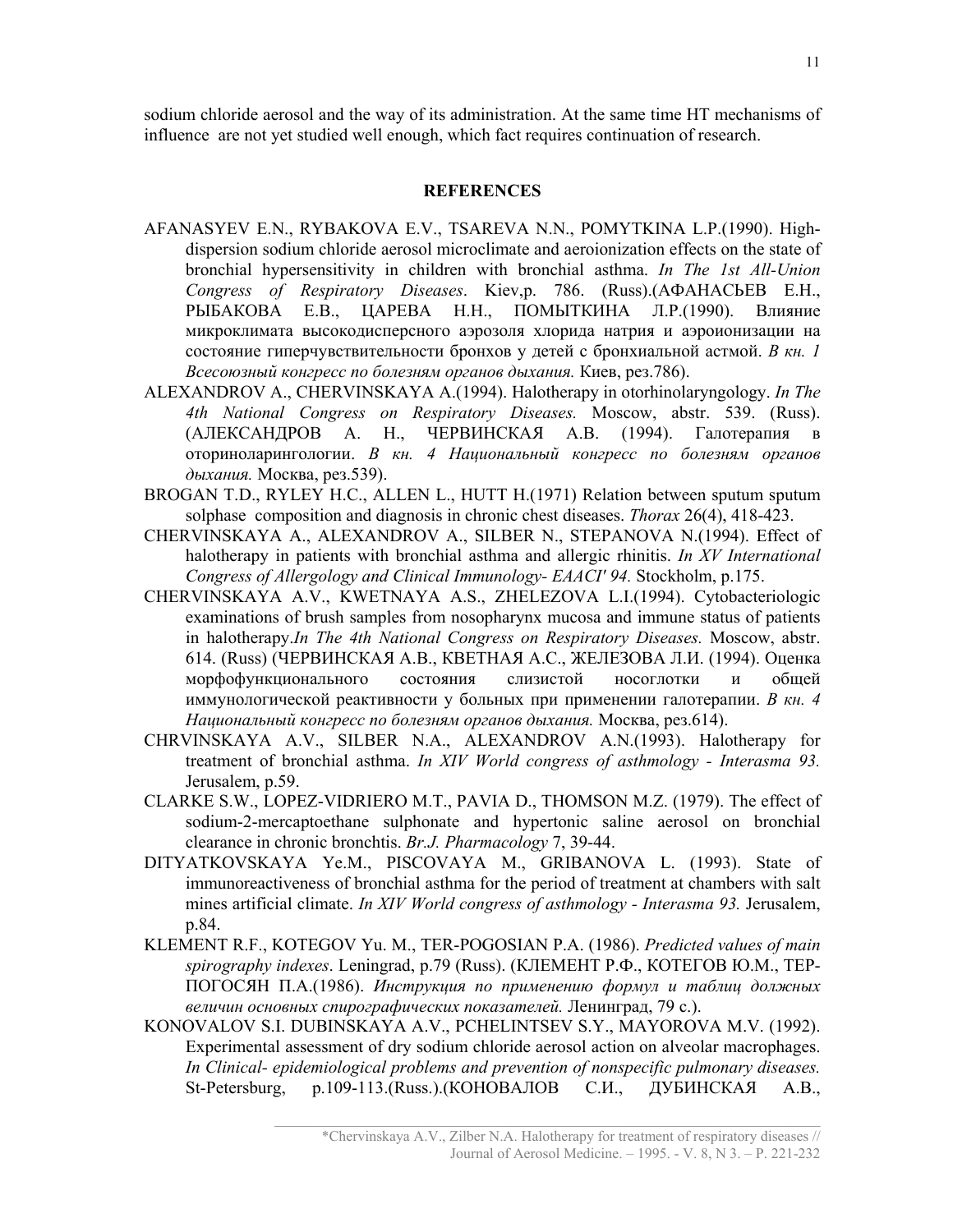ПЧЕЛИНЦЕВ С.Ю., МАЙОРОВА М.В.(1992). Экспериментальная оценка влияния сухого солевого аэрозоля на альвеолярные макрофаги. В кн. Клиникоэпидемиологисекие аспекты проблемы НЗЛ и актуальные вопросы их вторичной профилактики. С-Петербург, с.109-113).

- KONOVALOV S.I., MAYOROVA M.V., TURUBAROV K.V., NASSONOVA I.I. (1990). Dynamics of aerodisperse environments parameters in a halochamber. In New medical technologies in the prevention and treatment of respiratory diseases. Leningrad, p.55-58. (Russ).(КОНОВАЛОВ С.И., МАЙОРОВА М.В., ТУРУБАРОВ К.В., НАССОНОВА И.И. (1990). К вопросу о динамике параметров аэродисперсной среды в галокамере. В кн. Новые медицинские технологии в профилактике и лечении заболеваний органов дыхания. Ленинград, с.55-58).
- KRISTUFEK P., GUITTI P., SAMEKOVA E., URBAN S. (1979). Normy a hodnotenia plucnych objemov expiracnych prietokov a plethyzmografickych hodnot. In III Bratislavske dni: Fysiologie a patologie dychania. Bratislava, p.3-5.
- LINKER E.S. (1982). Asthma is a disease. A new theory of pathogenesis. Chest 82 (3), 263- 264.
- MELNIKOWA E.A., ZILBER N.A. (1990). Criteria for the assessment the inhalation broncholytic test with Berotec. In New medical technologies of preventing and treating the respiratory diseases. Leningrad, p.133-139 (Russ).( МЕЛЬНИКОВА Е.А., ЗИЛЬБЕР Н.А. (1990). Критерии оценки ингаляционной бронхолитической пробы с беротеком. В кн. Новые медицинские технологии профилактики и лечения заболеваний органов дыхания. Ленинград, с.133-139).
- NORVAISHAS A., NORVAISHAS G., DUBINSKAYA A., KONOVALOV S.I., LOZINSKY I. (1992). Halotherapy in endogenous bronchial asthma. In The 3rd National Congress of Respiratory Diseases. St.-Petersburg, abstr. 818. (Russ).(НОРВАЙШАС А., НОРВАЙШАС Г., ДУБИНСКАЯ А., КОНОВАЛОВ С., ЛОЗИНСКИЙ И. (1992). Галотерапия эндогенной бронхиальной астмы. В кн. 3 Национальный конгресс по болезням органов дыхания. С-Петербург, рез.818).
- PAVIA D.,THOMSON M.L., CLARKE S.W.(1978). Enhanced clearance of secretion from the human lung after the administration of hypertonic saline aerozol. Am.Rev.Resp.Dis. 117 (2), 199-204.
- POKHAZNIKOVA M.A., BORISENKO L.V., DUBINSKAYA A.V., STEPANOVA N.G. (1992). Halotherapy in rehabilitation of patients with acute bronchitis of lingering and relapsing type. In The 3rd National Congress on Respiratory Diseases. St.Petersburg, abstr.819. (Russ).(ПОХАЗНИКОВА М.А., БОРИСЕНКО Л.В., ДУБИНСКАЯ А.В., СТЕПАНОВА Н.Г.(1992). Применение галотерапии в реабилитации больных острым бронхитом с затяжным и рецидивирующим течением. В кн. 3 Национальный конгресс по болезням органов дыхания. С-Петербург, рез.819).
- REIN M.F., MANDELL G.Z. (1973). Bacterial killing by bacteriostatic saline solutions: Potential for diagnostic error. New Engl.J.Med. 289 (15), 794-795.
- SCHOEFFEL R.E., ANDERSON S.D., ALTOUNYAN R.E. (1981). Bronchial hyperreactivity in response to inhalation of ultrasonically nebulised solutions of distilled water and saline. Br. Med. J. 283 (14), 1285-1287.
- SIMYONKA Y.M. (1989). Some particular features of infections and inflammatory processes, and immune status in patients with infection-dependent bronchial asthma during speleotherapy in salt-mine microclimate. In Bronchial asthma. Leningrad, p.136-140. (Russ).(СИМЙОНКА Ю.М. (1989). Некоторые особенности инфекционновоспалительного процесса и иммунного статуса у больных инфекционно-зависимой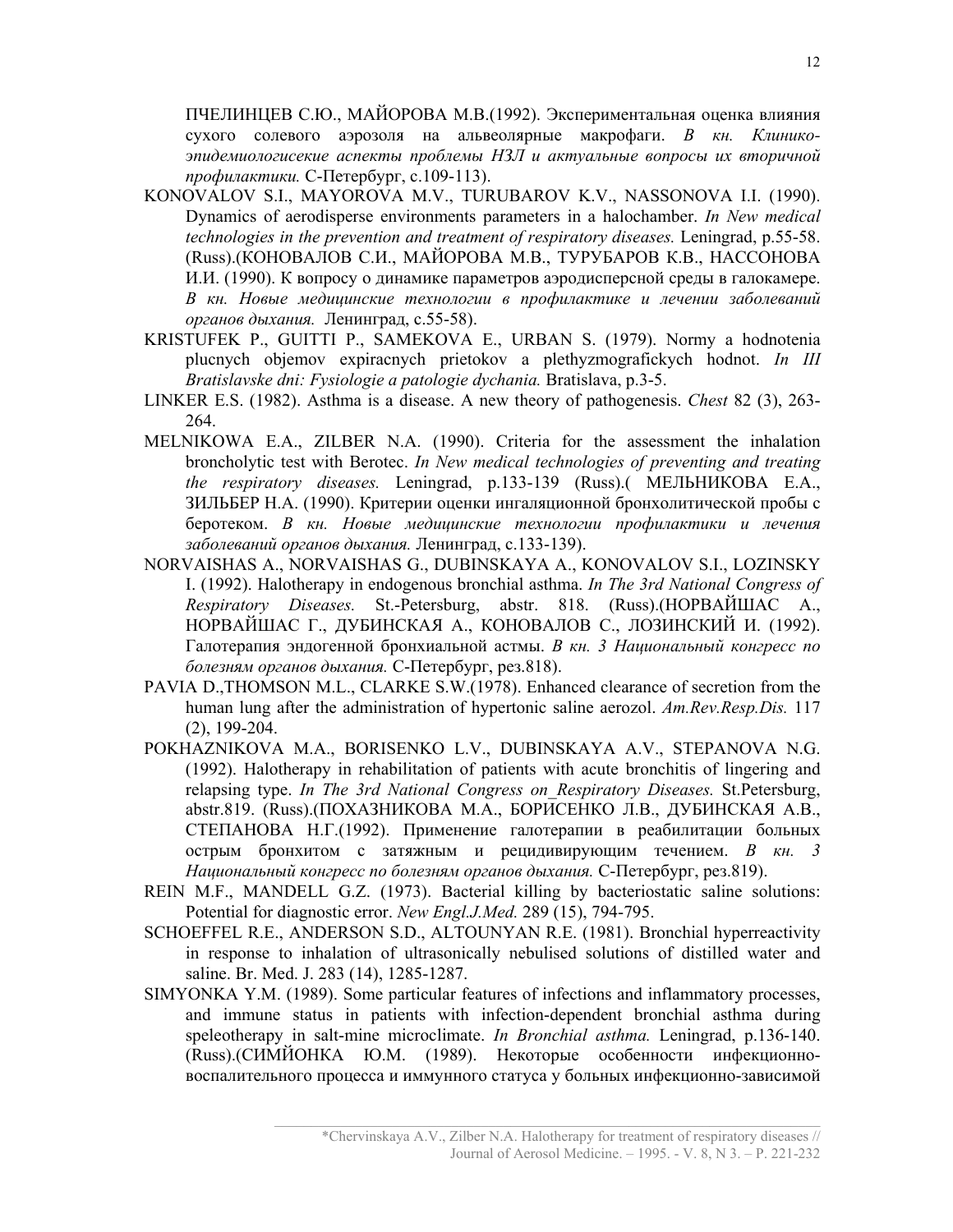бронхиальной астмой при спелеотерапии в условиях микроклимата солекопей. В кн. Бронхиальная астма. Ленинград, с.136-140).

- SLIVKO R.Y. (1980). Dynamics of blood serum histaminopexy levels in patients with bronchial asthma after treatment in salt mines. Immunology and allergology. 14, 22-25. (Russ).(СЛИВКО Р.Я. (1980). Динамика уровня гистаминопексии сыворотки крови у больных бронхиальной астмой под влиянием лечения в условиях соляных шахт. Иммунология и аллергия. 14, 22-25).
- SPESIVYKH I.A., MALTSEVA O.B., KAZANKEVICH V.P., TOROKHTIN A.M. (1990). Particularities in the treatment of old age group patients with bronchial asthma in "Ionotron" artificial microclimate. In Geriatric aspects of clinical pulmonology. Leningrad, p. 141-145. (Russ).(СПЕСИВЫХ И.А., МАЛЬЦЕВА О.Б.,КАЗАНКЕВИЧ В.П., ТОРОХТИН А.М. (1990). Особенности лечения больных бронхиальной астмой старших возрастных групп в условиях искусственного микроклимата "Ионотрон". В кн. Гератрические аспекты клинической пульмонологии. Ленинград, с.141-145).
- TELYATNIKOVA G.V., GULEVA L.I., IVANOVA S.A., SIDORENKO T.G., ALABUZHEVA M.L. (1992). Efficacy of halotherapy in practical public health. In Clinical- epidemiological problems and prevention of nonspecific pulmonary diseases. St-Petersburg, p.121-125.(Russ.).(ТЕЛЯТНИКОВА Г.В.,ГУЛЕВА Л.И., ИВАНОВА С.А., СИДОРЕНКО Т.Г., АЛАБУЖЕВА М.Л. (1992). Об эффективности внедрения галотерапии в практическое здравоохранение. В кн. Клинико- эпидемиологиские аспекты проблемы НЗЛ и актуальные вопросы их вторичной профилактики. С-Петербург, с.121-125).
- TIKHOMIROVA K.S., ALIYEVA I.Z., TCHALAYA E.N. (1993). Halotherapy as a component of spa treatment of children with bronchial asthma. Problems of spa treatment, physiotherapy and exercise therapy 4, 10-12. (Russ.). (ТИХОМИРОВА К.С., АЛИЕВА И.З., ЧАЛАЯ Е.Н.(1993). Галотерапия в комплексе курортного лечения детей, больных бронхиальной астмой. Вопросы курортологии, физиотерапии и лечебной физической культуры 4, 10-12).
- TOROKHTIN M.D., MALTSEVA O.B., SPESIVYKH I.A. (1987). Alterations of cellular indices of immunity in patient with bronchial asthma exposed to chamber artificial microclimate. *In Immunology and allergology, issue 21*. Kiev, p. 5-7. (Russ).(ТОРОХТИН М.Д., МАЛЬЦЕВА О.Б., СПЕСИВЫХ И.А. (1987). Изменение клеточных показателей иммунитета у больных бронхиальной астмой под влиянием лечения в камерах искусственного микроклимата. В кн. Иммунология и аллергия, вып. 21. Киев, с.5-7).
- VORONINA L.M., CHERNIAEV A.L., SAMSONOVA M.V., DOUBINSKAYA A.V. (1994). Cytobacteriologic estimation of bronchial secretion in halotherapy. In The 4th National Congress on Respiratory Diseases. Moscow, abstr. 166. (Russ). (ВОРОНИНА Л.М., ЧЕРНЯЕВ А.Л., САМСОНОВА М.В., ДУБИНСКАЯ А.В. (1994). Цитологическая и цитобактериоскопическая характеристика бронхиальных смывов при спелеотерапии. В кн. 4 Национальный конгресс по болезням органов дыхания. Москва, рез. 166).
- WELCH M.J. (1987). Electrolyte transport by airway epithelia. *Physiol.Rev.* 67 (4), 1143-1184.
- WURTEMBERGER G., MONTAG A., RUHLE K.-H., MATTHYS H. (1987). Beeinflussung der mukoziliaren und tussiven Clearence durch Inhalation therapeutischer Salzlosungen bei Patienten mit chronischer Bronchitis. Atemwegs-Zungenkr. 13 (8), 397-399.

\*Chervinskaya A.V., Zilber N.A. Halotherapy for treatment of respiratory diseases // Journal of Aerosol Medicine. – 1995. - V. 8, N 3. – P. 221-232